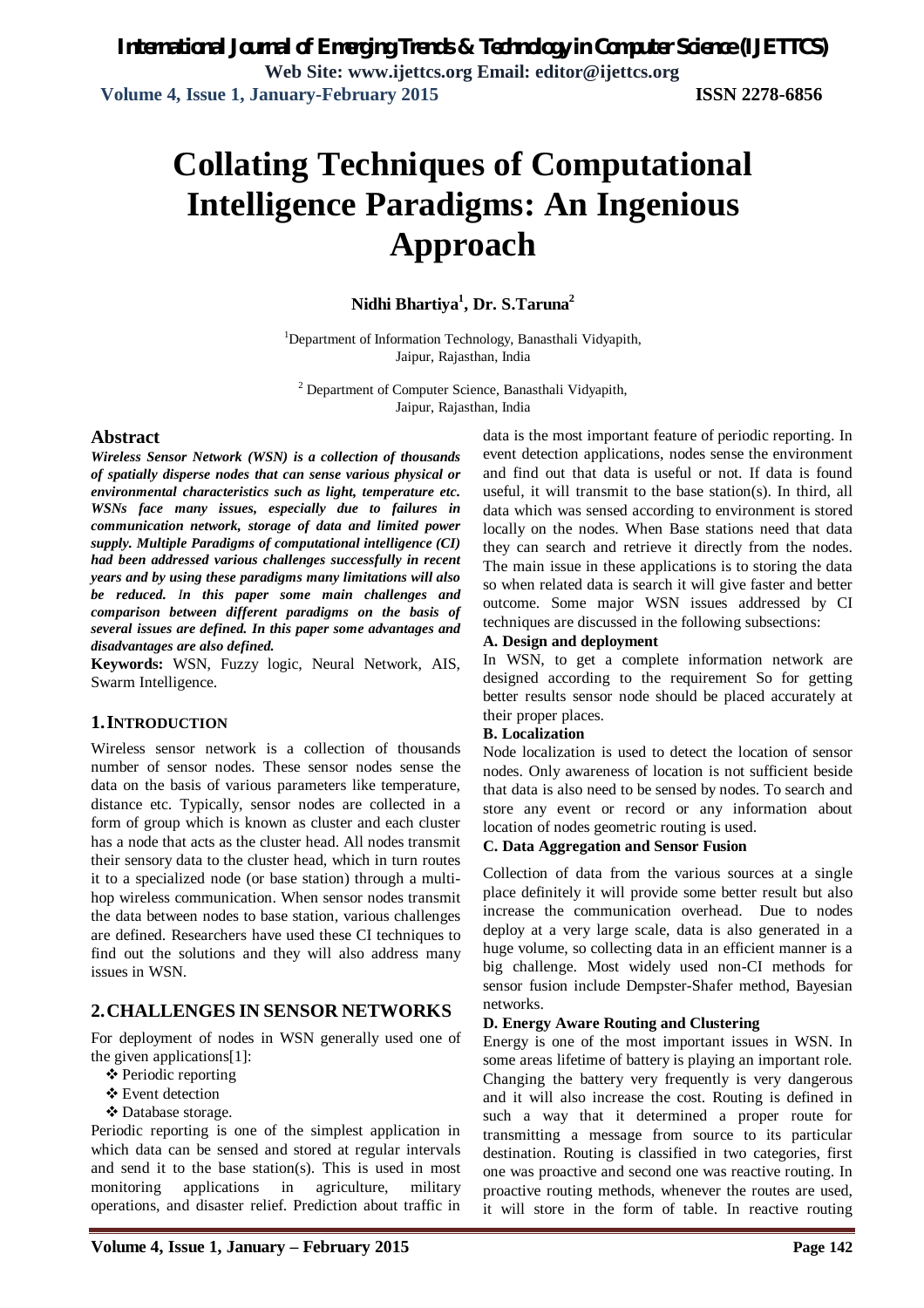# *International Journal of Emerging Trends & Technology in Computer Science (IJETTCS)* **Web Site: www.ijettcs.org Email: editor@ijettcs.org**

# **Volume 4, Issue 1, January-February 2015 ISSN 2278-6856**

methods, routes are computed as according to its requirement.

#### **E. Security**

Security is also one of the most important issues in WSN. Main key issue of the security was to secure or protect the data from any type of internal or external attacks and to provide an adequate security. Administration becomes more difficult and applies various security techniques or methods to provide more security so data will be more secure. Now days, various security challenges in WSN are addressed and to protect our data from these intruders is a key issues.

### **3.PARADIGMS OF CI**

Computational Intelligence contains various paradigms such as neural networks, SI, evolutionary algorithms, fuzzy logic and AIS. These paradigms are described in the following subsections

#### **3.1 Neural Networks**

Human brain is an excellent ability to learn and memorize any new thing very easily and in a faster manner. Artificial neural network is defined such as, it is a parallel computing systems, consists of large number of interconnected neurons having simple processors to solve a computational challenges with the help of human brain. Neural network works on three basic components are as

follow [6]:

1)  $W_{ji}$  provide weight to the n inputs of j<sup>th</sup> neuron  $x_i$ ,

$$
i=1,2,\ldots,n;
$$

2) To compute the sum of input of activation function an aggregation function is used,  $u_i =$ , where  $\Theta$ *j* is the bias, which is a numerical value associated with the neuron.

3) An activation function Ψ that maps uj to vj = Ψ(uj), the output value of the neuron



### **3.2 Fuzzy Logic**

Fuzzy deals with uncertainty or imprecise data, which is represented by the use of linguistic variables such as most, few, very few etc. Fuzzy logic is a framework in which it includes fuzzy sets, fuzzy rules and membership functions. Fuzzy rules are defined in if-then format[11]. For example-if service is good then food is delicious. Knowledge base is formed with the combination of fuzzy rules and fuzzy sets



#### **3.3 Evolutionary Algorithms**

Evolutionary algorithms are stochastic search methods which defines the natural biological evolution. EAs use a population of solution candidates called chromosomes. Chromosomes are a combination of genes, which represent a different characteristic. At each level next level chromosomes will be choose on the basis of fitness. In reproduction process two parent chromosomes are mix into a new one which is called as offspring. Chromosomes which having highest fitness is selected and it will go into the next generation, and the rest are discarded. The process is repeated until a final result can't be obtained.



**Fig 3:** Structure of evolutionary algorithm

### **3.4 Swarm Intelligence**

Swarm Intelligence (SI) is one of the most powerful paradigms of computational intelligence [4,10]. Swarm intelligence is defined as a study of behavior of biological species such as colonies of ants. SI is also very compatible with WSN routing. Due to environment ontological match, various efficient routing techniques can be addressed by the help of SI and WSN.

In SI, a collective behavior of agents is collected in a system which interacts with environment locally and cause coherent functional global pattern to emerge. Highly dynamic behavior of biological species is addressed in decentralized and self-deployed systems.

### **3.4.1 Particle Swarm Optimization**

PSO consists of a swarm of s particles, which represent a best candidate solution among them. Each particle works on two factors, first was velocity id and second one was position id. Swarm particles are randomly assigned an initial level and then calculate the fitness for each particle[9]. PSO system combines local search methods with global search methods, attempting to balance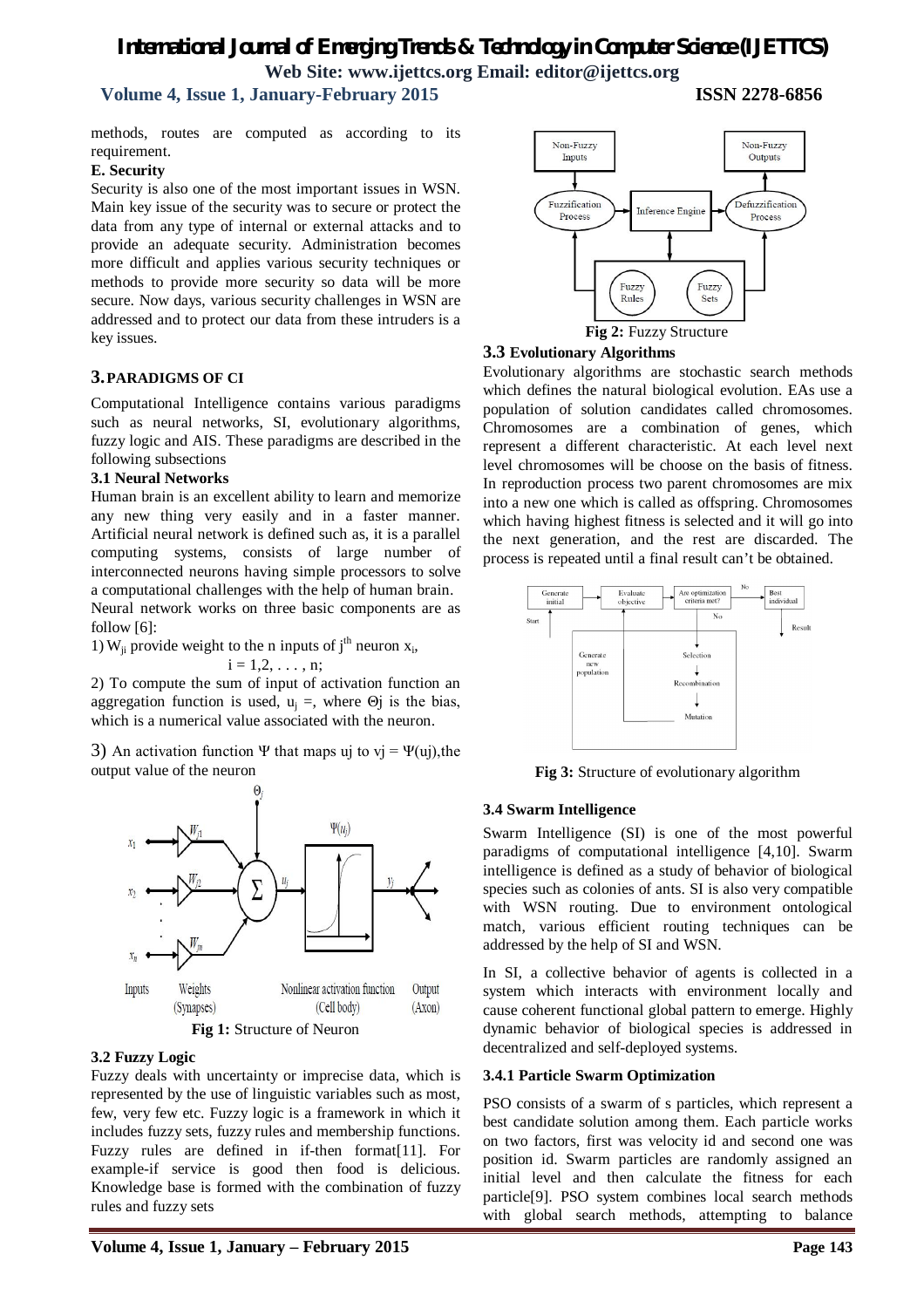# *International Journal of Emerging Trends & Technology in Computer Science (IJETTCS)* **Web Site: www.ijettcs.org Email: editor@ijettcs.org Volume 4, Issue 1, January-February 2015 ISSN 2278-6856**

exploration and exploitation As such a particle is near to the solution its fitness value is as much higher compared to other particles. The main objective of Particle Swarm Optimization is to find the location of an optimal point in a Cartesian coordinate system. PSO work as follows:



**Fig 4:** Flow chart of PSO

# **3.4.2 Ant Colony Optimization**

ACO was defined as a metaheuristic approach, which is used for finding the solution of the optimization problem. The basic idea of the ant colony optimization (ACO) is searching the food by using the shortest path without directly communication. Real ants are communicated indirectly with the help of pheromone. Ants are classified in two categories: First one was FANT and second one was BANT. In ACO approach ants find out the good quality of food in a good quantity and stored it to their nest when they return to their nest they use trail of chemical pheromone, which also guides other ants to reach that particular place where the food source is stored[8]. ACO works in a following manner:



**Fig 5:** Flow chart of ACO

The main idea of the ACO metaheuristic is to find out the best path in a "construction graph" that represents the states of the problem. Artificial ants used this graph and

find out best path among all of them. They communicate each other by the help of pheromone and they choose their path with respect to previously available probabilities.[12]

# **3.5 AIS**

AIS are abbreviation of Artificial Immune System. This is a paradigm of computational intelligence which is used for solving a problem. This approach is inspired from the biological human capabilities to perform some computation task. Recently AIS shows that clustering and cluster head selection can be efficiently applied. Main problem of using routing and clustering in WSN are fixed number of clusters. AIS are a very new area in field of research so it can't be well studied yet. In Paper, mainly concentrate on the number of cluster heads and to minimizing the energy consumption of the overall transmission. In this, researcher minimizes the communication distance with guarantee that it will increase the lifetime of network. It concentrate mainly on reduce the level of used energy in each node. In this main priority was to reduce the level of consumed energy and extend the lifetime of network.

|  |  |  |  | Table 1: Comparison on the basis of energy conservation |
|--|--|--|--|---------------------------------------------------------|
|--|--|--|--|---------------------------------------------------------|

| S.N | Inspired systems                                                                                                                         | Natural systems                                                                               | "CI in WSN energy conservation scheme                                                                                                                             |
|-----|------------------------------------------------------------------------------------------------------------------------------------------|-----------------------------------------------------------------------------------------------|-------------------------------------------------------------------------------------------------------------------------------------------------------------------|
|     | ANN<br>Simple parallel computation,<br>having large number of<br>neurons to solve a variety of<br>challenging computational<br>problems. | Human brain                                                                                   | -Clustering and routing as duty cycling<br>topology control<br>-Data fusion as energy efficient<br>data acquisition<br>-Security as power management MAC protocol |
|     | AIS<br>Artificial immune system<br>used to perform some<br>computational task.                                                           | Immune system<br>To protect the body from external<br>attacks                                 | -Routing as data driven data reduction<br>-Design and deployment as duty cycling<br>topology                                                                      |
| ĵ   | Genetic algorithm<br>Generates metaberristic<br>solution to solve optimization<br>problems with the help of<br>biological evolution.     | <b>Biological</b> evolution<br>Inheritance.<br>mutation.<br>salaction and crossover           | -Deployment, routing and clustering as duty<br>eveling                                                                                                            |
| 4   | Swarm intelligence<br>Distributed problem solution<br>of decentralized<br>, self organized systems in a<br>collective manner             | Global bahavior<br>Colonies of ant, flocks of bird,<br>bacterial growth<br>and shoals of fish | -Data acquisition as mobility based mobile<br>sink<br>-Routing and clustering as duty cycling<br>topology control                                                 |
| 5   | <b>Fuzzy</b> logic<br>Generates solution according<br>to membership functions and<br>fuzzy rules                                         | Shades of human decisions<br>e.g. little, few,<br>most.<br>many.                              | -Clustering as duty cycling<br>-Scheduling as power management MAC<br>protocol<br>-Routing and security as power management<br>sleep wake up protocol"            |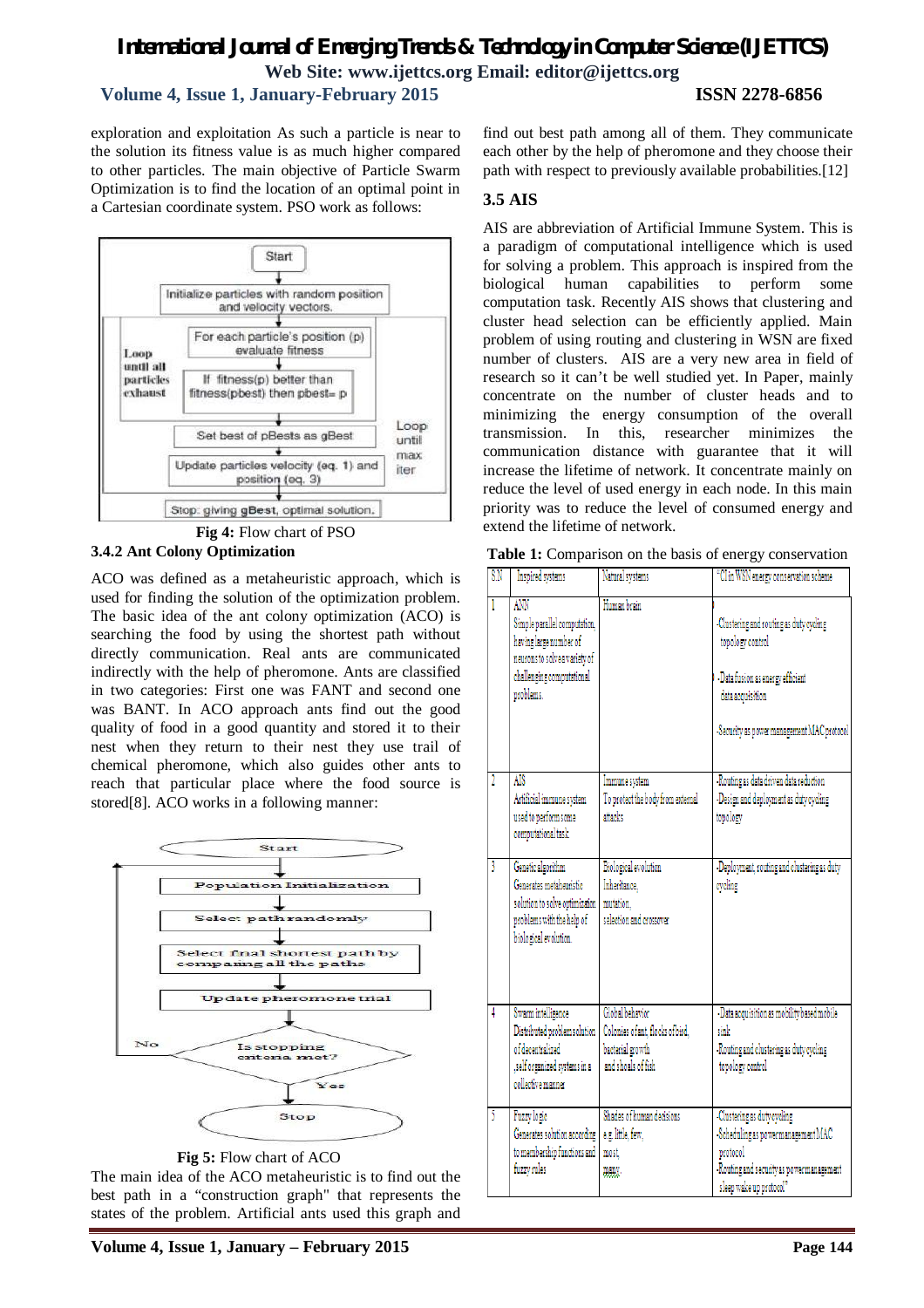# *International Journal of Emerging Trends & Technology in Computer Science (IJETTCS)* **Web Site: www.ijettcs.org Email: editor@ijettcs.org Volume 4, Issue 1, January-February 2015 ISSN 2278-6856**

**Table 2:**Comparative Analysis of CI Algorithm Evolution of Energy Aware Routing in WSN

| Computational<br><b>Intelligence</b><br>Assessment | Artificial<br>Neural Network                                                 | Artificial<br><b>Immune System</b>                                                                                                      | <b>Fuzzy Logic</b>                                                                                                 | Genetic<br>Algorithm                                                                               | Swarm Intelligence                                                                                                 |
|----------------------------------------------------|------------------------------------------------------------------------------|-----------------------------------------------------------------------------------------------------------------------------------------|--------------------------------------------------------------------------------------------------------------------|----------------------------------------------------------------------------------------------------|--------------------------------------------------------------------------------------------------------------------|
| Development<br>epoch                               | 1969                                                                         | 1986                                                                                                                                    | 1987                                                                                                               | Late 1960's                                                                                        | Early 1990's                                                                                                       |
| State variable                                     | Mixed variable                                                               | Continuous<br>Variable<br>and<br>Discrete variable                                                                                      | Discrete variable                                                                                                  | <b>Discrete</b><br>variable                                                                        | Continuous variable<br>discrete variable<br>and mixed variable                                                     |
| No of search<br>points                             | Multi-point<br>search                                                        | Multi-point<br>Search                                                                                                                   | Multi-point<br>search                                                                                              | Multi-point<br>search                                                                              | Multi-Point search                                                                                                 |
| Solution<br>guarantee                              | Rarely<br>offers<br>entire<br>solution                                       | Best for<br>time<br>varying<br>solution                                                                                                 | Appropriate                                                                                                        | $\frac{1}{10}$<br>Definite<br>favorable ways                                                       | Precise                                                                                                            |
| Run time                                           | Long                                                                         | Medium                                                                                                                                  | Short                                                                                                              | Medium                                                                                             | Medium                                                                                                             |
| Target<br>problem                                  | · Combinatorial<br>optimization<br>· Multiobjective<br>optimization          | ·Combinatorial<br>optimization<br>·Multiobjective<br>optimization<br>·Continuous<br>optimization                                        | • Combinatorial<br>optimization<br>· Multiobjective<br>optimization                                                | · Combinatorial<br>optimization<br>$\bullet$ Global<br>optimization<br>• Nonlinear<br>optimization | · Combinatorial<br>optimization<br>· Continuous<br>optimization<br>· Nonlinear<br>optimization                     |
| Features                                           | · Adaptive<br>learning<br>$\bullet$ Self<br>organization<br>· Fault tolerant | · Provides tools<br>in local and<br>global search<br>· Powerful<br>optimization<br>tool<br>· Self<br>adaptive<br>self<br>and<br>lancina | • Put up system<br>nonlinearity<br>· Deterministic<br>· Performs best<br>with<br>even<br>small input<br>· Accurate | · Solutions to<br>optimization<br>and<br>search<br>problems.<br>· Good global<br>solutions         | · Distributive<br>approach<br>· Self organization<br>· Decentralized<br>control<br>· Powerful<br>optimization tool |



| Algorithm                                          | Advantages                                                                                                                                                               | Disadvantages                                                                                                                                                                                    |
|----------------------------------------------------|--------------------------------------------------------------------------------------------------------------------------------------------------------------------------|--------------------------------------------------------------------------------------------------------------------------------------------------------------------------------------------------|
| PSO <sub></sub><br>(ParticleSwarm<br>Optimization) | -Based on intelligence<br>-No overlapping and mutation<br>calculation<br>-Simple calculation                                                                             | -Due to its Iterative nature it can't be use for high-speed real-<br>time applications<br>-It can't work with problems of scattering and optimization<br>-It needs a huge memory for processing. |
| ACO<br>(AntColony<br>Optimization)                 | -Powerful robustness<br>-It used in dynamic manner<br>-Positive Feedback increase the<br>number of good solutions<br>-Whole process was performed<br>in organized manner | -Analysis of data in a theoretic manner is a very difficult<br>task.<br>-For each level, probability distribution is changed<br>- Guaranteed Convergence, but time isn't fixed.                  |
| GΑ<br>(Genetic Algorithm)                          | -Optimization problem solved by<br>chromosome encoding<br>-GA process is independent, so<br>we can solve multi-dimensional.<br>non-differential                          | - It will take too much time for processing<br>- Time limit for optimization response isn't fixed<br>- It can't work with multiple subjects                                                      |
| FUZZY                                              | - Only sensory data can be used<br>- Easily understandable                                                                                                               | -Crisp values aren't accepted in fuzzy.<br>-It is very difficult to given any proof for characteristics of<br>Fuzzy system.                                                                      |
| Neural Network                                     | Parallel processing<br>-Perform tasks that a linear<br>program can not<br>-No Need to be reprogrammed                                                                    | -It require trained operator<br>-In this high processing time for large network is needed.                                                                                                       |

# **4. Conclusion**

In this paper various paradigms of CI are discussed along with their issues and challenges. CI paradigms propose non-conventional approach to solve the various issues in different fields and in WSN. Comparative analysis of CI paradigm algorithms shows algorithms which can be best suited for energy aware routing and optimization criteria in WSN can be a hybrid techniques which can be the solution for optimized energy aware routing techniques to make computationally efficient and better choice for WSN optimized energy aware routing

# **References**

- [1] R.V. Kulkarni, A. Förster, G.K. Venayagamoorthy, Computational Intelligence In Wireless Sensor Networks: A Survey, IEEE Communications Surveys & Tutorials, Vol. 13, No. 1, First Quarter 2011
- [2] R. Iram, M.I. Sheikh, S. Jabbar, A. Minhas, Computational Intelligence Based Optimization Of Energy Aware Routing In WSN, Proceedings Of The World Congress on Engineering and Computer Science, WCECS 2011, October 2011.
- [3] Sujatha .S.R. Dr.M.Siddappa," A Study on Efficient Localization Methods Using Swarm Intelligence, International Journal of Research in Computer Applications and Robotics, Vol 2, 2014.
- [4] M.Sharawi, I.A. Saroit, H. Mahdy, E. Emary," Routing Wireless Sensor Networks Based On Soft Computing Paradigms: Survey", International Journal on Soft Computing, Artificial Intelligence and Applications (IJSCAI), Vol.2, No.4, August 2013.
- [5] Sachin Gajjar, Mohanchur Sarkar, Kankar Dasgupta, Cluster Head Selection Protocol Using Fuzzy Logic For Wireless Sensor Networks, International Journal Of Computer Applications (0975 –8887) Volume 97– No.7, July 2014.
- [6] http://dspace.cusat.ac.in/jspui/bitstream/123456789/3 184/1/Computational\_Intelligence\_Seminar\_Sruthy.p df
- [7] B. Solaiman, A. Sheta, Computational Intelligence for Wireless Sensor Networks: Applications and Clustering Algorithms, International Journal of Computer Applications (0975 - 8887) Volume 73 - No. 15, July 2013.
- [8] S.U. Parvatkar and D.V. Gore, "An Ant Colony Optimization Algorithm for maximizing the lifetime of Heterogeneous Wireless Sensor Network, International Journal of Current Engineering and Technology Vol.4, No.3 (June 2014).
- [9] I. Maleki, S.R Khaze, M.M.Tabrizi and A.Bagherinia, "A New Approach For Area Coverage Problem In Wireless Sensor Networks With Hybrid Particle Swarm Optimization And Differential Evolution Algorithms", International Journal Of Mobile Network Communications & Telematics ( IJMNCT) Vol. 3 No.6, December 2013.
- [10] Z. Ali, W. Shahzad," Analysis of Routing Protocols in Ad Hoc and Sensor Wireless Networks Based on